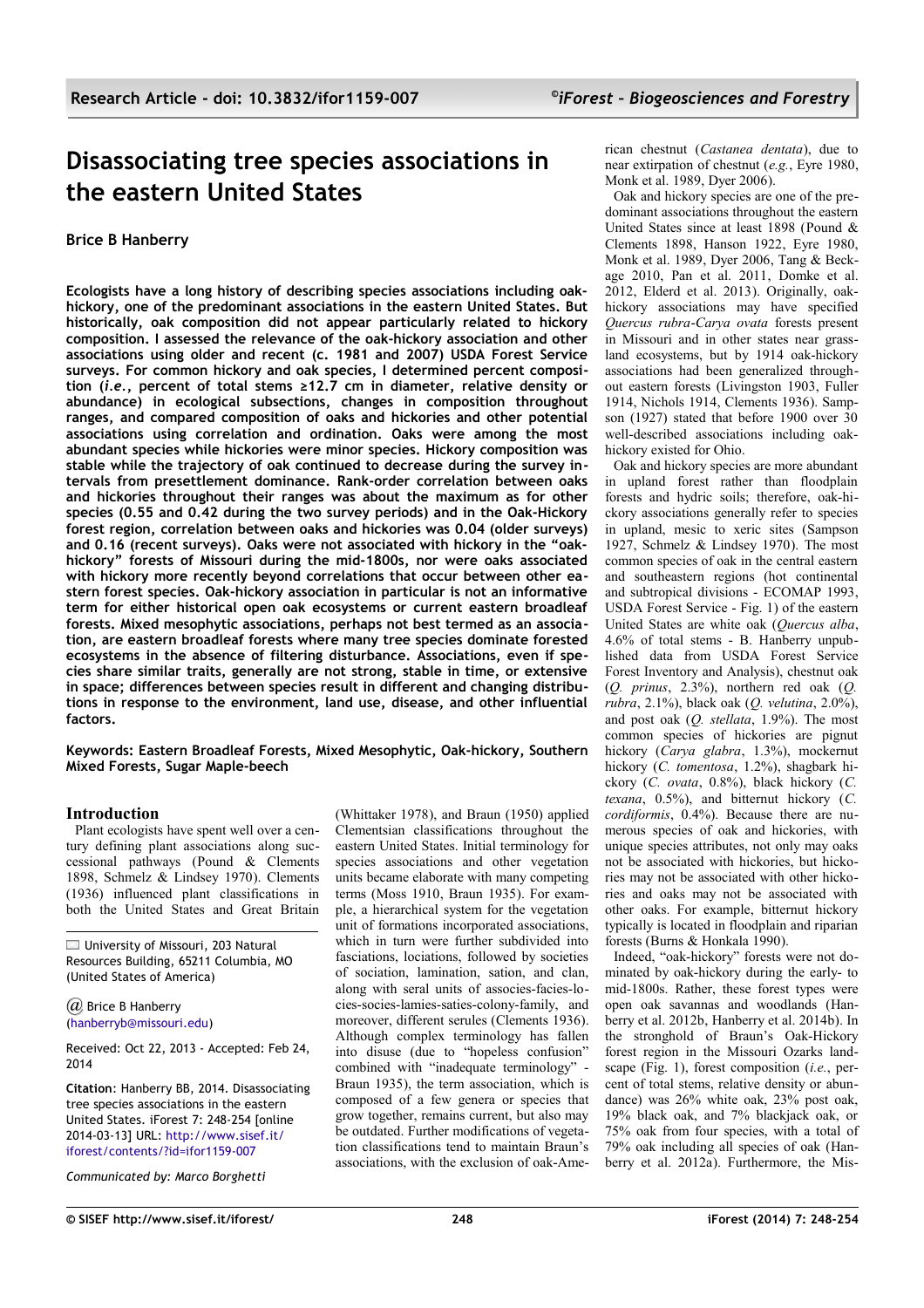

<span id="page-1-0"></span>**Fig. 1** - The Northern Mixed Forest (warm continental division shaded black), Eastern Broadleaf Forest (hot continental division shaded in darker gray colors and striped), and Southern Mixed Forest (subtropical division shaded in lighter gray colors and white) regions of the United States (ECOMAP 1993, USDA Forest Service). The Eastern Broadleaf Forest is divided into an "Oak-Hickory" forest region, a Maple-Beech-Basswood forest region, and a Mesophytic forest region, following Braun (1950). The Southern Mixed Forest is divided into three ecological provinces of Outer Coastal Plain Mixed Forest, Southeastern Mixed Forest, and Lower Mississippi Alluvial Valley.

<span id="page-1-1"></span>**Fig. 2** - Change in percent composition of hickory (upper panel) and oak (lower panel) ranges (five most common species combined). Outlined ecological subsections represent current range (% composition  $\geq 0.5$ ).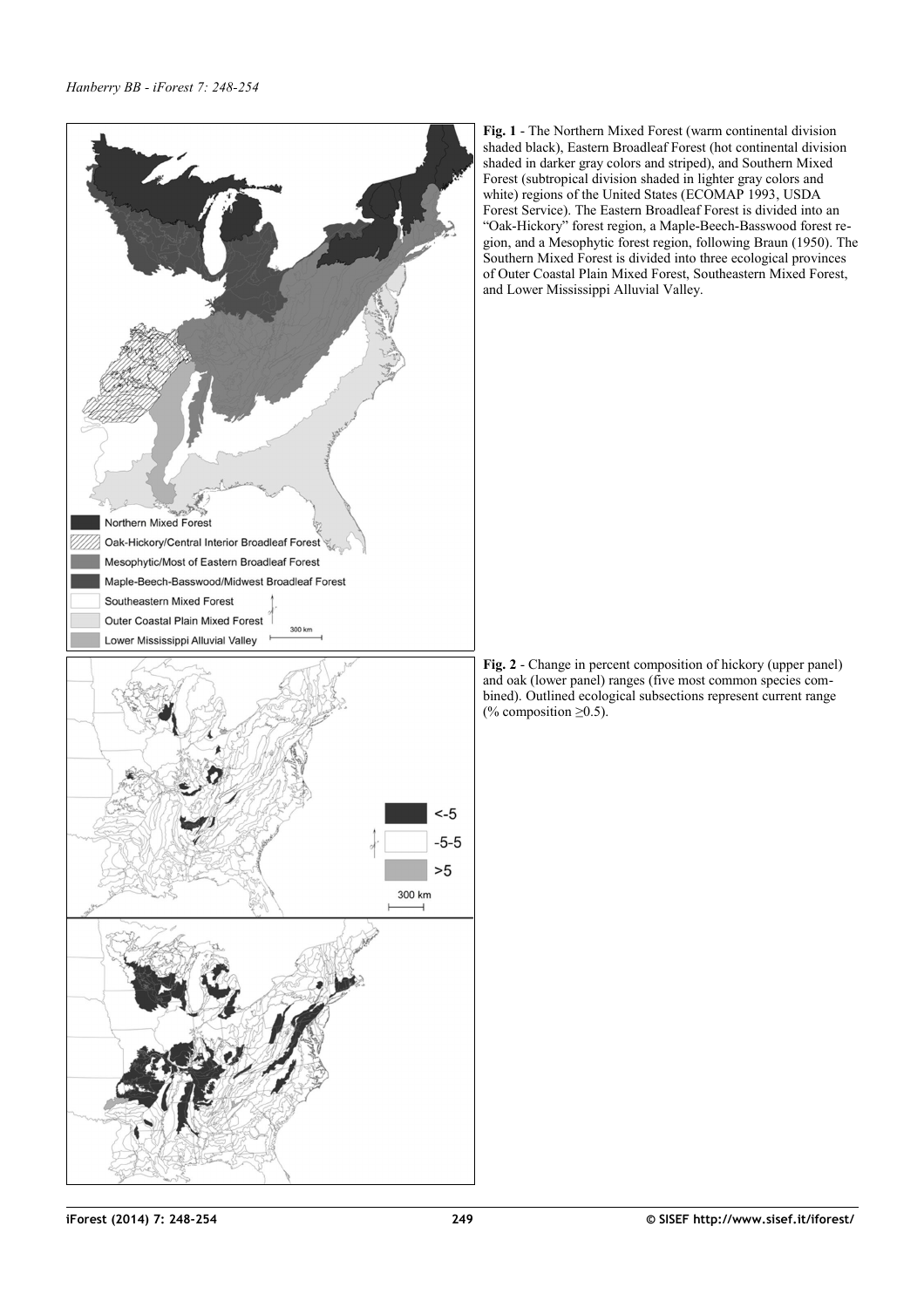souri Ozarks includes some riverine ecological subsections [\(Fig. 2](#page-1-1) displays ecological subsections), where oak was 10 to 15% of composition, and conversely, in two subsections oaks were 95% of composition. In contrast, all combined hickory records were 5.5% of total composition. In four ecological subsections, hickory reached 8% to 10% of composition, and hickories were the most abundant after oaks where shortleaf pine was not present. However, the hickory genus in Missouri consists of the five common hickory species, and a few more species in addition, and thus each species probably contributed no more than 5% of composition. Based on imbalanced composition, it seems more reasonable to label these forest types as oak or by dominant species of oak rather than as oak-hickory. Moreover, in the Missouri Ozarks, rank-order correlation between percent composition of the two genera was -0.09 and inclusion of all Missouri resulted in a correlation of -0.17 (B. Hanberry, unpublished data).

Given the lack of any particular balance or correlation between oak and hickory composition historically and differing dynamics and traits between the genera, I evaluated the validity of oak-hickory associations at large extents, including their ranges in the eastern US [\(Fig. 1\)](#page-1-0), using the oldest USDA Forest Service Forest Inventory and Analysis (FIA) surveys and the most recently completed cycles. Associations should be composed of species that are dominant, whether by coverage, density, or biomass, and additionally, associated species should share similar traits,

resulting in similar changes in composition in response to the environment. Do oaks and hickories have dominant composition and share compositional trajectories throughout oak and hickory ranges or in Braun's Oak-Hickory forest region [\(Fig. 1\)](#page-1-0)? If oaks were not associated by correlation with hickory in the "oak-hickory" forests of Missouri during the mid-1800s, were oaks associated by correlation or ordination with hickory more recently throughout oak and hickory ranges or in the Oak-Hickory forest region specified by Braun (1950)? Is there a strong association between any eastern forest species, for example oak-red maple (*Acer rubrum*) or oak-pine or sugar maple (*Acer saccharum*) -American beech (*Fagus grandifolia*) or red spruce (*Picea rubens*)-balsam fir (*Abies balsamea*)?

# **Methods**

The USDA Forest Service Forest Inventory and Analysis (FIA DataMart, [http://www.fia.](http://www.fia.fs.fed.us/tools-data) [fs.fed.us/tools-data\)](http://www.fia.fs.fed.us/tools-data) records data from long term forest plots located about every 2000- 2500 ha across the country. Each plot contains four 7.3 m radius subplots, arranged as a central subplot surrounded by three outer subplots. Starting in 1999, plot designs and inventory cycles became standardized, with 20% of plots measured each year in the eastern US. Small trees <12.7 cm in diameter are sampled in smaller areas within subplots and thus, I limited the study to trees  $\geq 12.7$  cm in diameter.

From the eastern US regions (warm continental, hot continental, and subtropical divisions - ECOMAP 1993; [Fig. 1\)](#page-1-0), I selected the most recently completed cycles, ranging from 2001 to 2012 (mean = 2007,  $SD = 2.2$ ) and the oldest surveys, ranging from 1968 to 1995 (mean = 1981,  $SD = 7.6$ ). I retained ecological subsections that matched spatially between the oldest surveys and most recent cycles. Ecological subsections are the smallest ecological unit provided in FIA surveys (mean area = 700 000 ha,  $SD = 682 000$ . ECOMAP 1993; [Fig. 2\)](#page-1-1). I calculated percent composition (*i.e.*, percent of total stems; adjusted for diameter bias present in variable radius plot sampling in older surveys) for all plots combined in each ecological subsection to determine dominance and changes in percent composition to assess trajectories for combined hickories and oaks, and other common species, by ecological regions and provinces, modified to better match Braun's forest regions. I mapped ranges  $(≥0.5%$  of total species composition in ecological subsections to exclude transient presence or recent naturalization or plantings outside of ranges that may not become permanent) and changes in range, to examine trajectories in composition spatially. Because unidentified hickories in older surveys became identified in current surveys, I combined the most common five species of each genus and assigned all of the unknown hickory species to the five most common hickory species, which accounted for 95% of hickory stems. The five most common oak species accounted for 65% of oak stems.

I used Spearman rank-order correlation analysis (PROC CORR, SAS software, version

<span id="page-2-0"></span>**Tab. 1** - Compositional percent (percent of total stems ≥12.7 cm in diameter) of common hickory and oak species and relevant species in older (approximately 1984 for each genus) and recent (approximately 2007) FIA surveys by ecological province (ECOMAP 1993) and forest region (Braun 1950).

| <b>Province/Forest Region</b>                       | <b>Genus or species</b> | Older<br>$(\%)$ | Recent<br>$(\%)$ | Change  |  |
|-----------------------------------------------------|-------------------------|-----------------|------------------|---------|--|
| Midwest Broadleaf Forest/Sugar maple-bass-          | hickory                 | 4.47            | 4.66             | 0.19    |  |
| wood-beech                                          | oak                     | 16.15           | 11.17            | $-4.98$ |  |
|                                                     | American basswood       | 3.99            | 4.24             | 0.25    |  |
|                                                     | American beech          | 0.65            | 0.58             | $-0.07$ |  |
|                                                     | sugar maple             | 4.36            | 5.26             | 0.90    |  |
| Eastern, Appalachian, and eastern Central Interior  | hickory                 | 8.32            | 7.34             | $-0.98$ |  |
| Broadleaf Forest/Mesophytic                         | oak                     | 30.13           | 24.33            | $-5.80$ |  |
|                                                     | American basswood       | 0.52            | 0.59             | 0.07    |  |
|                                                     | American beech          | 1.63            | 1.83             | 0.20    |  |
|                                                     | pines                   | 9.87            | 7.70             | $-2.16$ |  |
|                                                     | red maple               | 7.44            | 10.69            | 3.25    |  |
|                                                     | sugar maple             | 3.95            | 4.75             | 0.80    |  |
|                                                     | tuliptree               | 4.38            | 4.88             | 0.50    |  |
|                                                     | yellow buckeye          | 0.06            | 0.25             | 0.20    |  |
| Western Central Interior Broadleaf Forest, Arkansas | hickory                 | 11.19           | 11.04            | $-0.16$ |  |
| Ozarks and Ouachita and Valley/Oak-Hickory          | oak                     | 47.45           | 39.78            | $-7.67$ |  |
| Southeastern Mixed Forest                           | hickory                 | 4.54            | 3.66             | $-0.88$ |  |
|                                                     | oak                     | 12.17           | 9.40             | $-2.77$ |  |
| <b>Outer Coastal Plain Mixed Forest</b>             | hickory                 | 1.24            | 0.71             | $-0.53$ |  |
|                                                     | oak                     | 3.58            | 2.05             | $-1.53$ |  |
| Lower Mississippi Alluvial Valley                   | hickory                 | 2.41            | 2.29             | $-0.12$ |  |
|                                                     | oak                     | 3.99            | 2.82             | $-1.18$ |  |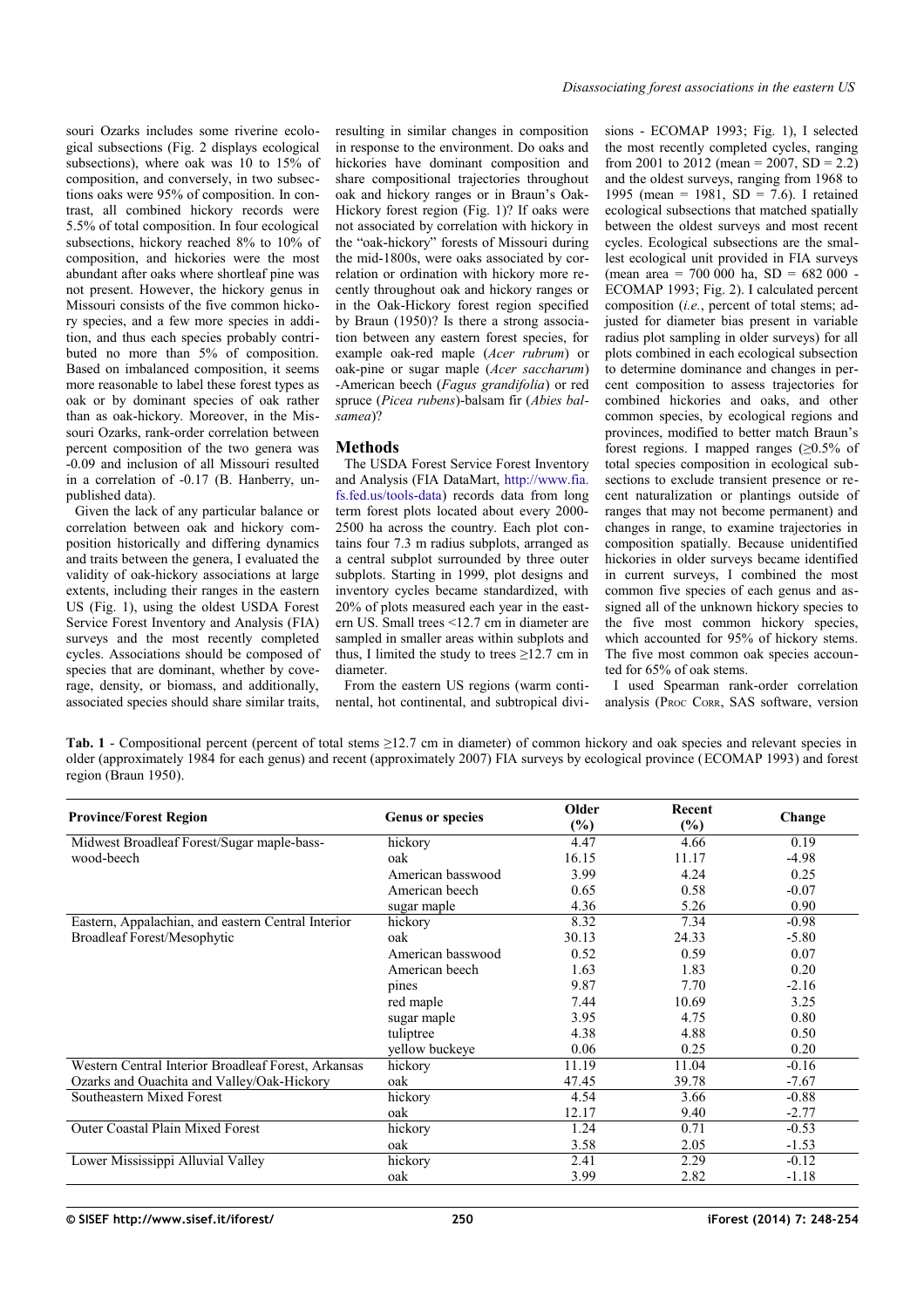<span id="page-3-1"></span>

| Tab. 2 - Significant correlations $\geq 0.4$ among oak (five most common species), hickory (five most common species), pine (excluding com- |  |  |
|---------------------------------------------------------------------------------------------------------------------------------------------|--|--|
| merical pine species), and red maple. $(n/a)$ : not applicable.                                                                             |  |  |

| <b>Survey</b> | Species/genus    | Oaks    | <b>Hickories</b> | <b>Pines</b> | Red<br>maple | <b>P-value</b><br>oaks | P-value<br>hickories | P-value<br>pines | P-value<br>red maple |
|---------------|------------------|---------|------------------|--------------|--------------|------------------------|----------------------|------------------|----------------------|
| Older         | oaks             | 1.00    | 0.55             | 0.20         | $-0.08$      | n/a                    | < 0.01               | < 0.01           | 0.15                 |
| surveys       | butternut        | 0.57    | 0.28             | $-0.89$      | $-0.44$      | 0.05                   | 0.43                 | 0.01             | 0.18                 |
|               | hickories        | 0.55    | 1.00             | $-0.06$      | $-0.29$      | < 0.01                 | n/a                  | 0.37             | < 0.01               |
|               | scarlet oak      | 0.49    | 0.09             | 0.21         | 0.01         | < 0.01                 | 0.33                 | 0.03             | 0.94                 |
|               | sourwood         | 0.48    | 0.02             | 0.12         | 0.48         | < 0.01                 | 0.93                 | 0.52             | 0.01                 |
|               | yellow-poplar    | 0.47    | 0.30             | $-0.07$      | 0.25         | < 0.01                 | < 0.01               | 0.40             | 0.00                 |
|               | blackjack oak    | 0.42    | 0.00             | 0.16         | $-0.26$      | 0.01                   | 0.99                 | 0.35             | 0.19                 |
|               | eastern redcedar | 0.00    | 0.39             | $-0.24$      | $-0.07$      | 0.99                   | < 0.01               | 0.02             | 0.52                 |
|               | eastern hemlock  | $-0.05$ | $-0.53$          | 0.25         | 0.50         | 0.64                   | < 0.01               | 0.01             | < 0.01               |
|               | red maple        | $-0.08$ | $-0.29$          | $-0.31$      | 1.00         | 0.15                   | < 0.01               | < 0.01           | n/a                  |
|               | black cherry     | $-0.09$ | $-0.16$          | $-0.25$      | 0.44         | 0.18                   | 0.04                 | 0.00             | < 0.01               |
|               | red mulberry     | $-0.36$ | $-0.30$          | 0.24         | 0.51         | 0.09                   | 0.17                 | 0.44             | 0.03                 |
| Recent        | oaks             | 1.00    | 0.42             | 0.11         | $-0.05$      | n/a                    | < 0.01               | < 0.01           | 0.51                 |
| surveys       | butternut        | 0.54    | $-0.24$          | $-0.41$      | $-0.75$      | < 0.01                 | n/a                  | 0.42             | < 0.01               |
|               | blackjack oak    | 0.48    | 0.21             | $-0.18$      | $-0.32$      | < 0.01                 | 0.02                 | < 0.01           | < 0.01               |
|               | hickories        | 0.42    | 1.00             | $-0.06$      | $-0.24$      | < 0.01                 | < 0.01               | 0.02             | 0.01                 |

9.1, Cary, NC, USA) to statistically compare composition. I also correlated composition in the Oak-Hickory forest region [\(Fig. 1\)](#page-1-0). I examined other correlations with oaks, including a combined pine genus (excluding commercial pines such as loblolly, *Pinus taeda*) and other common species, as well as correlations among sugar maple-American beech-eastern hemlock (*Tsuga canadensis*) and red spruce-balsam fir associations. I also used non-metric multidimensional scaling (NMS) ordination to represent species composition along axes based on the Sørensen/ Bray-Curtis distance measure ("ecodist" package in R - Goslee & Urban 2007).

## **Results**

In the Eastern Broadleaf Forest region, the

five most common oak species combined were 27% of composition in older surveys and declined to 22% of composition in more recent surveys. Four of the five oak species contributed 4% to 7% of composition, and thus, oaks were among the most abundant species, in the following order of decreasing abundance: red maple, white oak, sugar maple, chestnut oak, yellow-poplar, northern red oak, and black oak. The five most common hickory species combined were 7% to 8% of composition during both survey intervals. Pignut hickory was the most common species at 2% of composition.

By ecological province/forest region, oak composition also declined while hickory composition remained relatively stable. Indeed, in Braun's Oak-Hickory forest region, oaks declined from 48% to 40% of composition, while hickories were about  $11\%$  of composition during both survey intervals [\(Tab. 1\)](#page-2-0). Similarly, hickory composition throughout its range overall was stable relative to oak [\(Fig. 2\)](#page-1-1).

Throughout the eastern US, rank-order correlation values in general were weak  $( $0.4$  -$ [Tab. 2](#page-3-1) and [Tab. 3\)](#page-3-0). After butternut (*Juglans cinerea*), hickories had the greatest correlations with oaks, of  $r = 0.55$  in older surveys and  $r = 0.42$  in more recent surveys. In the Oak-Hickory forest region, correlation between oaks and hickories was 0.04 (older surveys) to 0.16 (recent surveys) and not significant. Correlations between sugar maple and American beech were 0.52 in older surveys and 0.42 in recent surveys. Beech had

<span id="page-3-0"></span>**Tab. 3** - Significant correlations ≥0.4 among sugar maple, American beech, red spruce, balsam fir, and eastern hemlock. (n/a): not applicable.

| <b>Survey</b>     | Species/genus     | Sugar<br>maple | American<br>beech | Red<br>spruce | Balsam<br>fir | Eastern<br>emlock | P-value<br>sugar<br>maple | <b>P-value</b><br>beech | <b>P-value</b><br>spruce | fir    | P-value P-value<br>hemlock |
|-------------------|-------------------|----------------|-------------------|---------------|---------------|-------------------|---------------------------|-------------------------|--------------------------|--------|----------------------------|
| Older             | sugar maple       | 1.00           | 0.52              | 0.01          | $-0.06$       | 0.09              | n/a                       | < 0.01                  | 0.94                     | 0.58   | 0.35                       |
| surveys           | American beech    | 0.52           | 1.00              | 0.15          | 0.15          | 0.24              | < 0.01                    | n/a                     | 0.34                     | 0.28   | 0.02                       |
|                   | yellow birch      | 0.43           | 0.58              | 0.30          | 0.16          | 0.13              | < 0.01                    | < 0.01                  | 0.05                     | 0.17   | 0.19                       |
|                   | flowering dogwood | 0.40           | 0.11              | 0.00          | 0.00          | $-0.83$           | < 0.01                    | 0.40                    | < 0.01                   | < 0.01 | 0.01                       |
|                   | red maple         | 0.20           | 0.39              | $-0.43$       | $-0.31$       | 0.50              | < 0.01                    | < 0.01                  | < 0.01                   | < 0.01 | < 0.01                     |
|                   | white ash         | 0.13           | $-0.02$           | $-0.60$       | $-0.40$       | 0.45              | 0.08                      | 0.79                    | < 0.01                   | < 0.01 | < 0.01                     |
|                   | white spruce      | 0.10           | $-0.04$           | 0.30          | 0.46          | $-0.16$           | 0.46                      | 0.81                    | 0.22                     | < 0.01 | 0.30                       |
|                   | red spruce        | 0.01           | 0.15              | 1.00          | 0.76          | $-0.47$           | 0.94                      | 0.34                    | n/a                      | < 0.01 | < 0.01                     |
|                   | balsam fir        | $-0.06$        | 0.15              | 0.76          | 1.00          | $-0.28$           | 0.58                      | 0.28                    | < 0.01                   | n/a    | 0.02                       |
|                   | paper birch       | $-0.15$        | 0.02              | 0.47          | 0.36          | $-0.35$           | 0.12                      | 0.89                    | < 0.01                   | < 0.01 | < 0.01                     |
| Recent<br>surveys | sugar maple       | 1.00           | 0.42              | 0.10          | $-0.05$       | 0.11              | n/a                       | < 0.01                  | 0.53                     | 0.61   | 0.24                       |
|                   | American beech    | 0.42           | 1.00              | 0.10          | 0.01          | 0.35              | < 0.01                    | n/a                     | 0.51                     | 0.97   | < 0.01                     |
|                   | yellow birch      | 0.41           | 0.55              | 0.42          | 0.34          | 0.21              | < 0.01                    | < 0.01                  | < 0.01                   | < 0.01 | 0.04                       |
|                   | white ash         | 0.32           | 0.05              | $-0.59$       | $-0.45$       | 0.45              | < 0.01                    | 0.51                    | < 0.01                   | < 0.01 | < 0.01                     |
|                   | red spruce        | 0.10           | 0.10              | 1.00          | 0.74          | $-0.43$           | 0.53                      | 0.51                    | n/a                      | < 0.01 | 0.01                       |
|                   | eastern redbud    | 0.00           | 0.48              | 0.00          | 0.00          | 0.00              | 1.00                      | 0.04                    | < 0.01                   | < 0.01 | < 0.01                     |
|                   | balsam fir        | $-0.05$        | 0.01              | 0.74          | 1.00          | $-0.27$           | 0.61                      | 0.97                    | < 0.01                   | n/a    | 0.03                       |
|                   | paper birch       | $-0.11$        | 0.13              | 0.61          | 0.58          | $-0.07$           | 0.26                      | 0.31                    | < 0.01                   | < 0.01 | 0.56                       |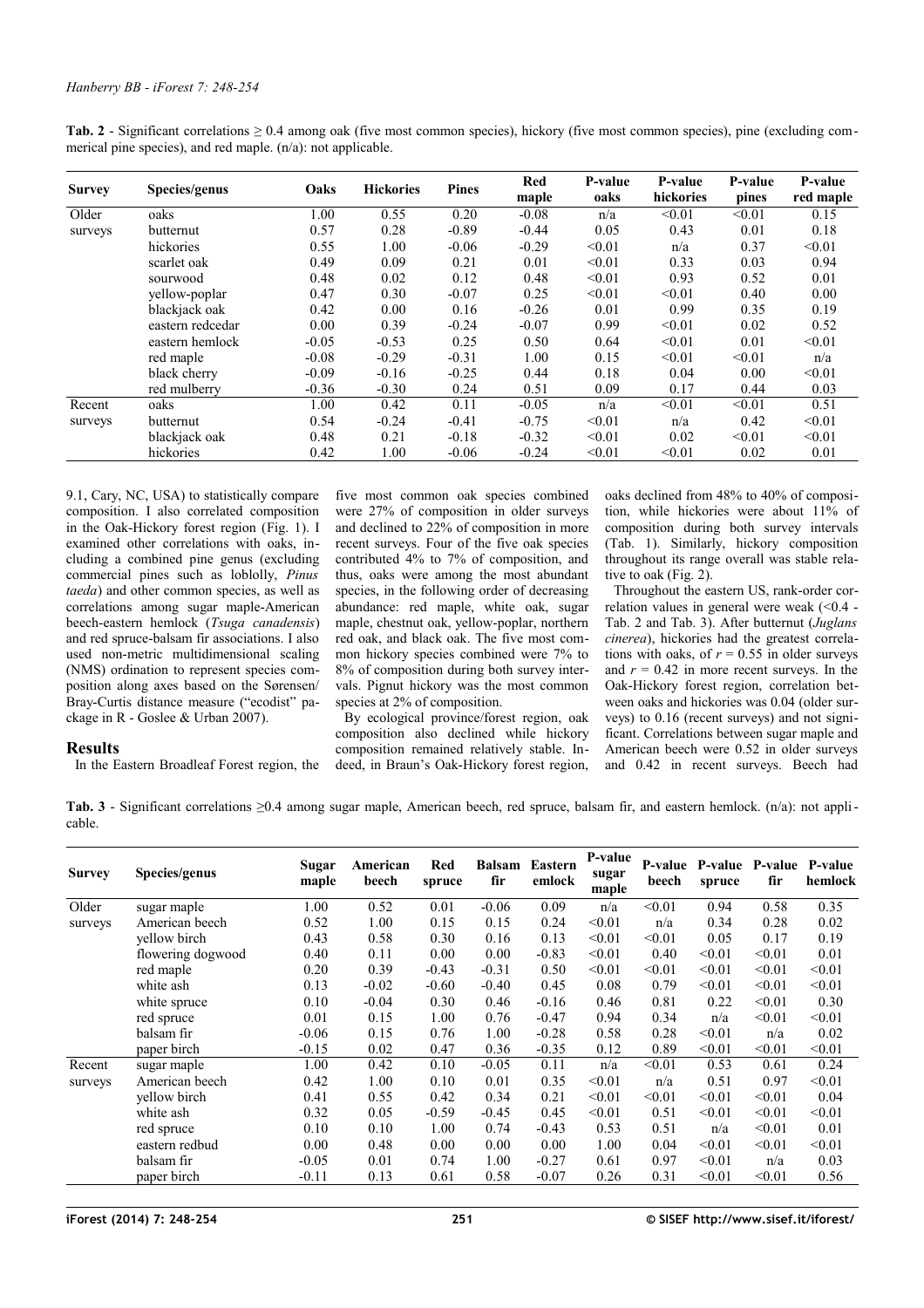

<span id="page-4-1"></span>**Fig. 3** - Ordination of five most common oak species (oak), five most common hickory species (hickory), (red) maple, pine species excluding loblolly and slash, sugar maple, (American) beech, (eastern) hemlock, (balsam) fir, (red) spruce, and (tuliptree) yellow-poplar for older and recent (prefix of *r\_* added) FIA surveys.



<span id="page-4-0"></span>**Fig. 4** - Ordination of five most common oak species (oak), five most common hickory species (hickory), (red) maple, pine species excluding loblolly and slash, loblolly pine, (eastern) redcedar, sweetgum, blackjack oak, and scarlet oak for older and recent (prefix of *r\_* added) FIA surveys in the Oak-Pine forest region.

slightly stronger correlations with yellow birch and significant but weak correlations with eastern hemlock. Correlation between red spruce and balsam fir in both surveys was about 0.75 and significant. Ordinations, which account for similar values in composition, did not show that oak and hickory were more similar than oak and pine in either the eastern US or Oak-Hickory forest region [\(Fig. 3](#page-4-1) and [Fig. 4\)](#page-4-0).

#### **Discussion**

Associations, even if significant, generally are not strong or stable. Associations are difficult to define consistently in space and time, particularly as spatial and temporal scales increase (Gleason 1926). Although correlation values between the most common oak and hickory species increased from historical forests of Missouri, which contributed the major extent of Braun's Oak-Hickory forest region, during the mid-1800s to current forests, *r* values (*i.e.*, 0.42 to 0.55) and ordinations did not show particular association between oaks and hickories. Ranges of the common oaks and hickories were similar, but otherwise oak composition was about three times as great as hickories and hickory composition was stable while the trajectory of oak continued to decrease from presettlement dominance.

When oak-hickory forest associations were described in the late 1800s, there may have been a greater compositional balance and spatial association of oak to hickory. Extensive harvest of interior eastern forests, which probably were open oak ecosystems where oaks dominated in the presence of frequent surface fires, occurred rapidly during approximately 1880-1920 due to advances in industrialization (Hanberry et al. 2014a, but see Matlack 2013). Generally, harvest was somewhat selective based on economics to provide certain species and size classes to sawmills: dominant, large diameter oaks probably were the first tree removals. After forest harvest, effective fire suppression began about 1920. Although lack of disturbance initially favored dominant oak trees that were present and regenerating, ultimately, lack of fire allowed colonizing, firesensitive species to remain established (but see Matlack 2013). Forests increased in stem density, but oaks lost ground compared to numerous fire-sensitive species and are now 55% of the Missouri Ozarks (Hanberry et al. 2014a). Hickories were not particularly favored by fire and have increased in the Missouri Ozarks to 11% of composition.

Perhaps when oak declines to composition levels similar to hickory, correlation will increase, despite differences in life history traits. Nevertheless, it is not informative to name a forest ecosystem type based on two genera with composition no greater than numerous species or genera that are present.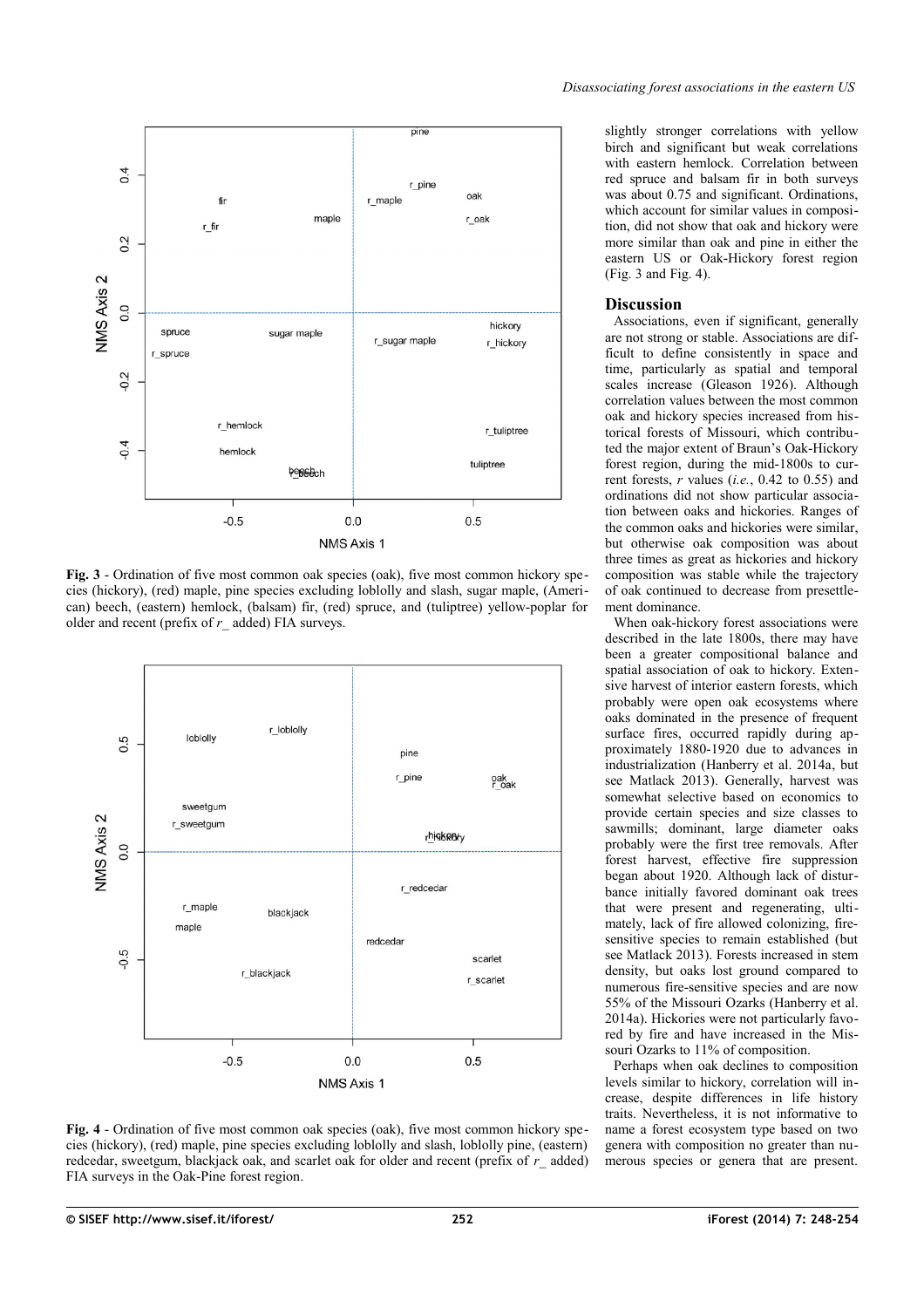Rather, this type of association is termed "mixed mesophytic", or an association of numerous species (>20 species of many genera - Braun 1935). Mixed mesophytic associations are diverse forests composed of varying species with no particular dominance or shared traits, aside from tolerance to current land use. Mixed mesophytic forests in the central eastern United States, where numerous broadleaf species are present, may be more typically named by location, composition, and vegetation state as eastern broadleaf forests, with "mixed" reserved for mixtures of broadleaf and needled species rather than a mixture of species (ECOMAP 1993 -  $Fi\sigma$  1).

Mixed mesophytic forests currently are composed of species that historically were limited to sites protected from disturbance, which filtered species by traits. Historical disturbances otherwise created alternative states, for example, open oak or pine ecosystems in ecological provinces where there was frequent fire disturbance (but see Matlack 2013) or floodplain forests where there was flooding disturbance. Mesic sites are not as important for "mesophytic" species as disturbance-free areas, except in sites of extreme moisture stress in very xeric or hydric soils (Hanberry et al. 2012a). The stress of fire and flooding removes establishment of colonizing fire-sensitive and flooding-sensitive species. When species are released from disturbance stress because of fire suppression and river regulation, a wide range of disturbance-sensitive species establish and eventually dominate areas where there used to be an active disturbance regime. Currently, in areas where urbanization and forestry are major land uses, moderately shade-tolerant species such as red maple (see [Tab. 1\)](#page-2-0) are most abundant and in areas where intensive agriculture is the major land use, species that are tolerant to exposure are more abundant (Hanberry et al. 2014b).

Other widespread associations in the United States include sugar maple-American beech that developed over hundreds of years without disturbance. There appears to be evidence from historical records that sugar maple-beech was a more representative association than oak-hickory because both sugar maple and beech were dominant and longlived species with similar traits that represent forests after long periods without disturbance, perhaps a true "climax" association (Seischab 1990, Fuller et al. 1998, Bürgi et al. 2000, Lorimer 2001, Cogbill et al. 2002, Whitney & DeCant 2003, Wang et al. 2010, Thomas-Van Gundy & Strager 2012). Additionally, in the northern lower peninsula of Michigan, historical rank-order correlation was 0.87 (B. Hanberry, unpublished data). Nevertheless, the association was not consistent throughout the eastern US because the two species have different distributions.

American beech range extends south to Mexico and used to extend across the country, but now is more limited than sugar maple range, which extends further west. In the northeast, eastern hemlock may have had greater correlation with beech whereas sugar maple gained other tree associates such as American basswood in western regions outside of current beech distribution (Bürgi et al. 2000, Cogbill et al. 2002, Whitney & Decant 2003). Because long periods without disturbance by current land use (*i.e.*, tree removals occur more frequently than the lifespan of most tree species) are not present in the landscape, sugar maple and beech were not likely to continue as a dominant association; indeed, current correlation between the two species was not particularly strong and American beech currently is a minor species. Sugar maple has increased whereas beech has declined, probably due to multiple factors including forestry selection against beech and larger gaps that favors sugar maple, poor beech dispersal after harvest, and beech back disease (*Cryptococcus fagisuga* and *Neonectria* - Dyer 2001, Suffling et al. 2003). Likewise, the oak-chestnut association of the eastern side of eastern broadleaf forests has been disassociated by chestnut blight and subsequent preemptive harvest that removed potentially resistant genotypes. At smaller scales, red spruce-balsam fir may be one of the strongest associations  $(r = 0.75)$  due to shared traits, dominance in high elevation or latitude distributions, and similar trajectories.

## **Conclusions**

We have inherited ecological terminology, some of which may never have been essential, including association-segregate, consociation, fasciation, lociation, formation, associes, associes-segregate, and developmental unit (Braun 1935). Oak-hickory association, which is still in use, is not descriptive of either historical open oak ecosystems or current eastern broadleaf forests. The mixed mesophytic association additionally may better align with current terminology by use of the term broadleaf or even deciduous forest rather than refer to an association composed of many species of no particular dominance or shared traits. Many disturbance-sensitive species are present in forested ecosystems in the absence of disturbance, but forest types of multiple species can be specified by location (*i.e.*, eastern, southern, western, northern) and taxonomy (*i.e.*, broadleaf or needled, angiosperm or gymnosperm, or deciduous or evergreen, and mixed to indicate balance between angiosperms and gymnosperms rather than a mixture of species - see [Fig. 1\)](#page-1-0). Forest implies a closed state, and in historical forest ecosystems, the open state may be incorporated with composition (*i.e.*, open oak or pine forest ecosystems).

Although tree species share some overlapping traits and consequently, occupy similar sites, because of species-specific differences in traits and general lack of dominance by two species over a large shared extent, strong associations probably are limited in time and space. Additionally, because of differing species dynamics in response to driving factors such as land use and disease, associations do not persist and consequently, it is important not to model future forests based on transitory and weak current associations, *i.e.*, project future movement by groups of species, when species will have different responses to environmental change. Even though more permanent than associations, forest ecosystem types also are not stable; without disturbance, open oak and pine ecosystems transitioned to closed forest composed of numerous species that are firesensitive. Mesophytic associations will endure indefinitely, but more simply termed eastern broadleaf forest in the eastern United States where angiosperms are dominant.

## **Acknowledgments**

I thank anonymous reviewers who helped develop this manuscript.

# **References**

- Braun EL (1935). The undifferentiated deciduous forest climax and the association-segregate. Ecology 16:514-519. - doi: [10.2307/1930083](http://dx.doi.org/10.2307/1930083)
- Braun EL (1950). Deciduous forests of eastern North America. Blakiston, Philadelphia, USA.
- Burns RM, Honkala BH (1990). Silvics of North America: 2. Hardwoods. Agriculture Handbook 654, USDA Forest Service, Washington, DC, USA, pp. 877.
- Bürgi M, Russell EWB, Motzkin G (2000). Effects of postsettlement human activities on forest composition in the north-eastern United States: a comparative approach. Journal of Biogeography 27:1123-1138. - doi: [10.1046/j.1365-2699.2000.](http://dx.doi.org/10.1046/j.1365-2699.2000.00484.x) 00484 x
- Clements FE (1936). Nature and structure of the climax. Journal of Ecology 24: 252-284. - doi: [10.2307/2256278](http://dx.doi.org/10.2307/2256278)
- Cogbill CV, Burk J, Motzkin G (2002). The forests of presettlement New England, USA: spatial and compositional patterns based on town proprietor surveys. Journal of Biogeography 29 (10-11): 1279-1304. - doi: [10.1046/j.1365-2699.](http://dx.doi.org/10.1046/j.1365-2699.2002.00757.x) [2002.00757.x](http://dx.doi.org/10.1046/j.1365-2699.2002.00757.x)
- Domke GM, Becker DR, D'Amato AW, Ek AR, Woodall CW (2012). Carbon emissions associated with the procurement and utilization of forest harvest residues for energy, northern Minnesota, USA. Biomass and Bioenergy 36: 141-150. doi: [10.1016/j.biombioe.2011.10.035](http://dx.doi.org/10.1016/j.biombioe.2011.10.035)
- Dyer JM (2001). Using witness trees to assess forest change in southeastern Ohio. Canadian Journal of Forest Research 31: 1708-1718. - doi: [10.1139/x01-111](http://dx.doi.org/10.1139/x01-111)
- Dyer JM (2006). Revisiting the deciduous forests of eastern North America. BioScience 56: 341-